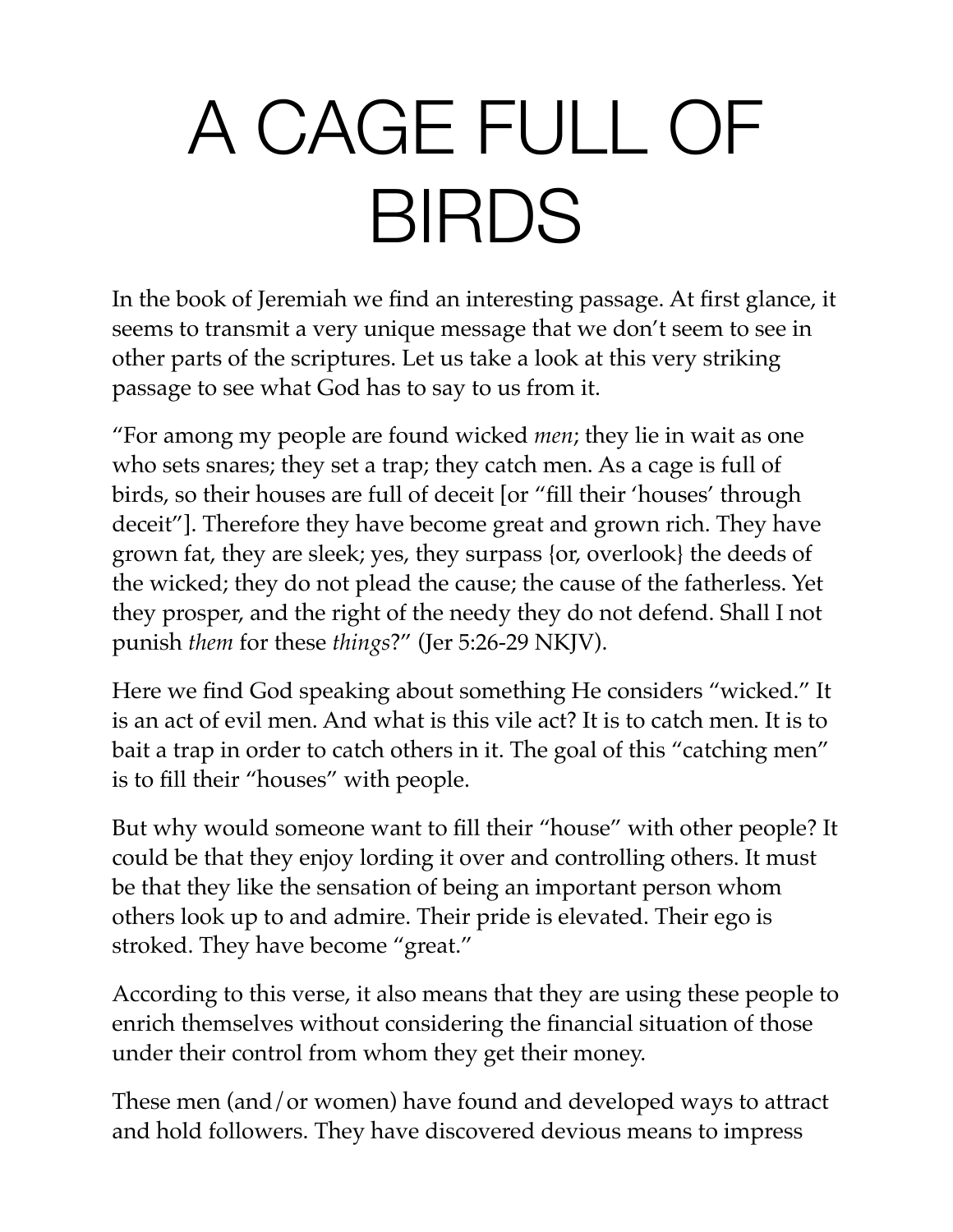others and bind them to themselves. In the Christian world today, this could be accomplished through preaching certain doctrines and practices which seem to be right and which only that particular leader or group teaches.

The Jeremiah passage labels this activity as "deceit." The followers of the above mentioned leaders have been deceived. They have been duped into accepting the program and beliefs of these leaders and so have been trapped by them for their personal gain.

These "leaders" have caught them and put them in their cages. Some translations of this verse say something like this: "As a cage is full of birds, so their houses are full [of followers] *through* deceit" (vs 27) instead of "*of* deceit."

Now it is possible that Christians reading this verse may not fully understand the error of this kind of practice. Since it is very common today for men with some kind of "ministry" to use their gifts to attract followers and fill their "churches" with members, this practice has become generally accepted and is even thought to be good.

After all, people reason, didn't Jesus tell his disciples He would make them "fishers of men" (Mt 4:19)? What could this mean if it doesn't mean to catch and collect men?

The problem here is for whom are we collecting men? Is it for ourselves or for Jesus? Are we filling our "houses" or His? Although many confuse a "church building" or Christian organization with the "house of God" they are not the same thing.

You see, Jesus already has His "group." It is called "the church." He is the head of it and it is He who is building it. This group of people should never be divided. No part of it should ever fall under the control of someone other than Jesus or even alongside of Jesus.

Although our Lord's "group" is divided by limitations of geography, practicality, etc. it was never meant to be divided into any smaller segments based upon different human leadership. It was meant to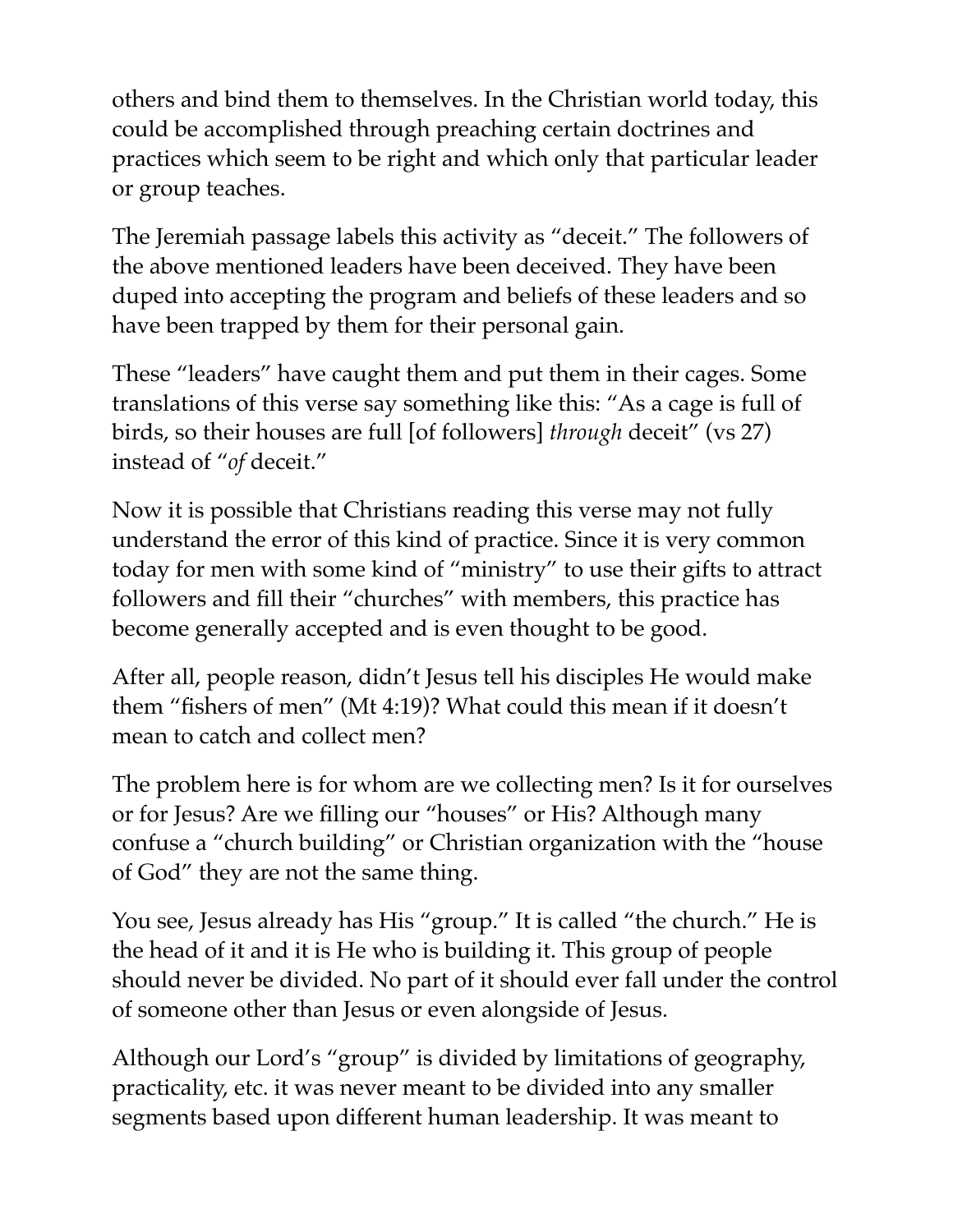always be one church, one body. Anyone, therefore, who acts in a way which severs this body into smaller segments is acting contrary to His will.

Furthermore, His will is that this group be only His. It is meant to be under His direction only. His plan is that He would be the one and only "leader." Anyone, therefore, who begins to dominate a small subgroup of believers and regard them as their own "church" or "work" begins to compete with Jesus as their leader.

Yet, the practice of "catching" men and then joining them into some kind of church group or other is very common today. This is done by many different people with various motives. This has produced numerous tragic results. When believers are separated off into smaller groups or "churches" with human leadership, they are invariably cut off, to a greater or lesser extent, from their true Head which is Jesus.

The insertion of any authority figure in the place of Jesus who is the Anointed One, limits and frustrates the ability of the believers under that person's control to intimately know and follow their true Master.

This limitation is both very real and very harmful. We were made by God to be able to follow only one Master (Lk 16:13). Any other competing source of authority will only confuse and mislead the believer. Since human leaders are easier to see and hear, frequently people end up following them rather than our invisible Lord. Perhaps, because of the prevalence of this sort of activity today, many do not realize the damage which is being done, but it certainly exists and has a very negative impact.

When following human leadership, people inevitably begin to rely more and more on men and less upon God. When the guidance of the two leaders – God and the human leader – are divergent, the normal human tends to trust what is visible and audible rather than in God who is invisible. Slowly, their dependence upon man grows and their relationship with Jesus diminishes. This then negatively impacts their spiritual life and maturity.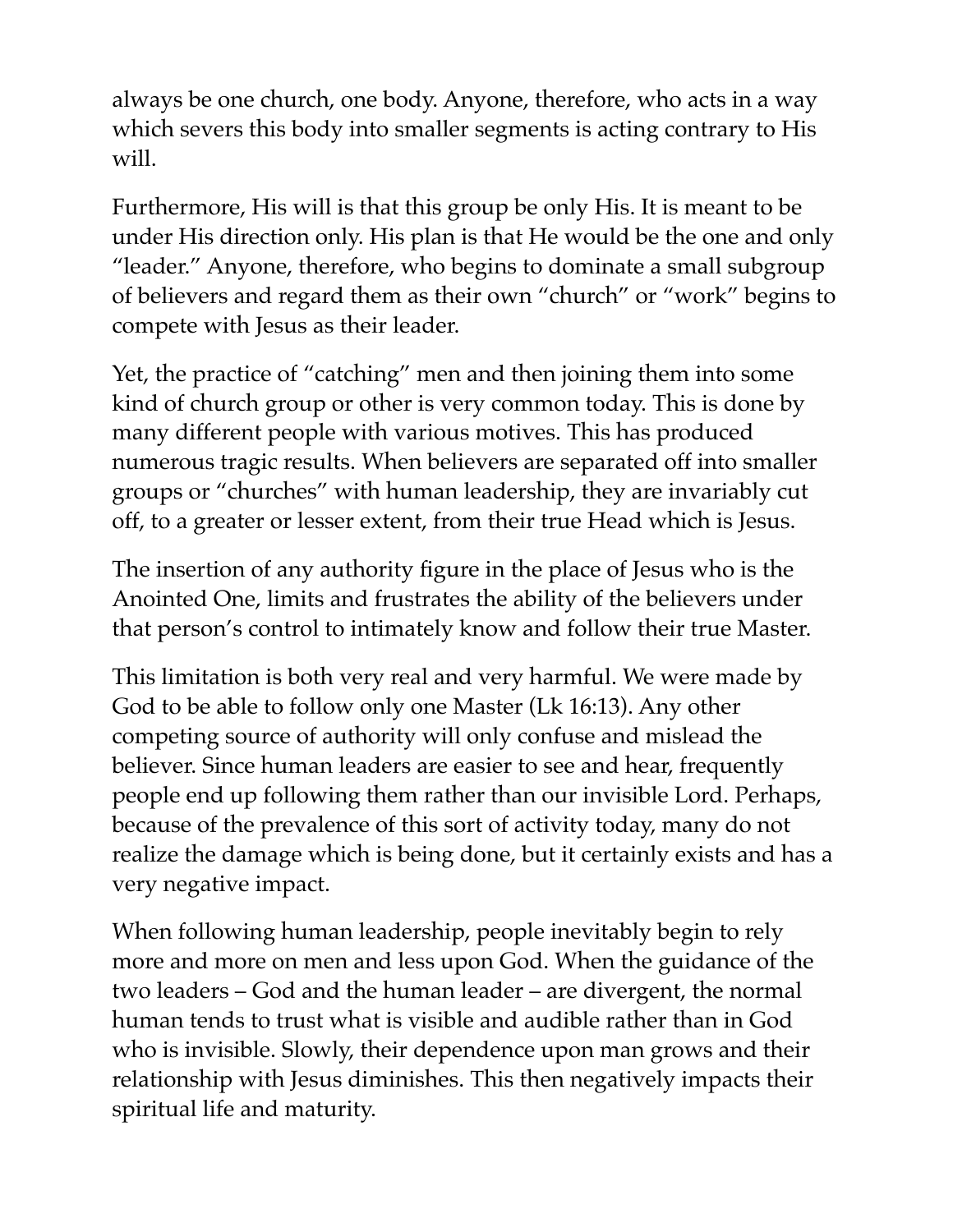#### **THE NEW TESTAMENT**

Let us now go on to look at the scriptures to see if there are any other verses which reinforce this important truth. We have already read one verse from the Old Testament in which God condemns catching men and using them for our own glory, benefit and profit. But are there any other such verses in the Bible? Does the New Testament have any similar warnings? Surprisingly, it does. It has quite a few of them. Yet many of these verses seem to have been obscured in our present translations.

The common religious practices of the last centuries seem to have clouded the minds of many translators of the New Testament. The idea of catching men "for Christ" and forming them into groups under the direction of human leaders has been the norm for a long, long time. Therefore, many translators have approached their work with some preconceived ideas gained from their experience and observation of "Christianity" at work.

Although not all men who have followed this birdcage pattern have had selfish motives in what they have done (in fact, some no doubt have had a good heart and wanted to help others) human beings are easily corrupted. Some may have started well, but when prestige, human honor, fame and even money began to come their way, their purity of purpose can change. It is extremely difficult, if not impossible, for the human being who receives praise, honor and money from men to remain a humble servant.

It is also very difficult for someone who begins to receive money from some kind of organization or other to remain free of all dependence on that organization. Such dependence, over time, easily alters a person's actions and thinking, especially when the salary is good.

One of the first New Testament passages which attracts our attention is found in the book of Acts chapter 20, verses 29-31. These words were spoken by Paul when he was saying last goodbyes to the brothers from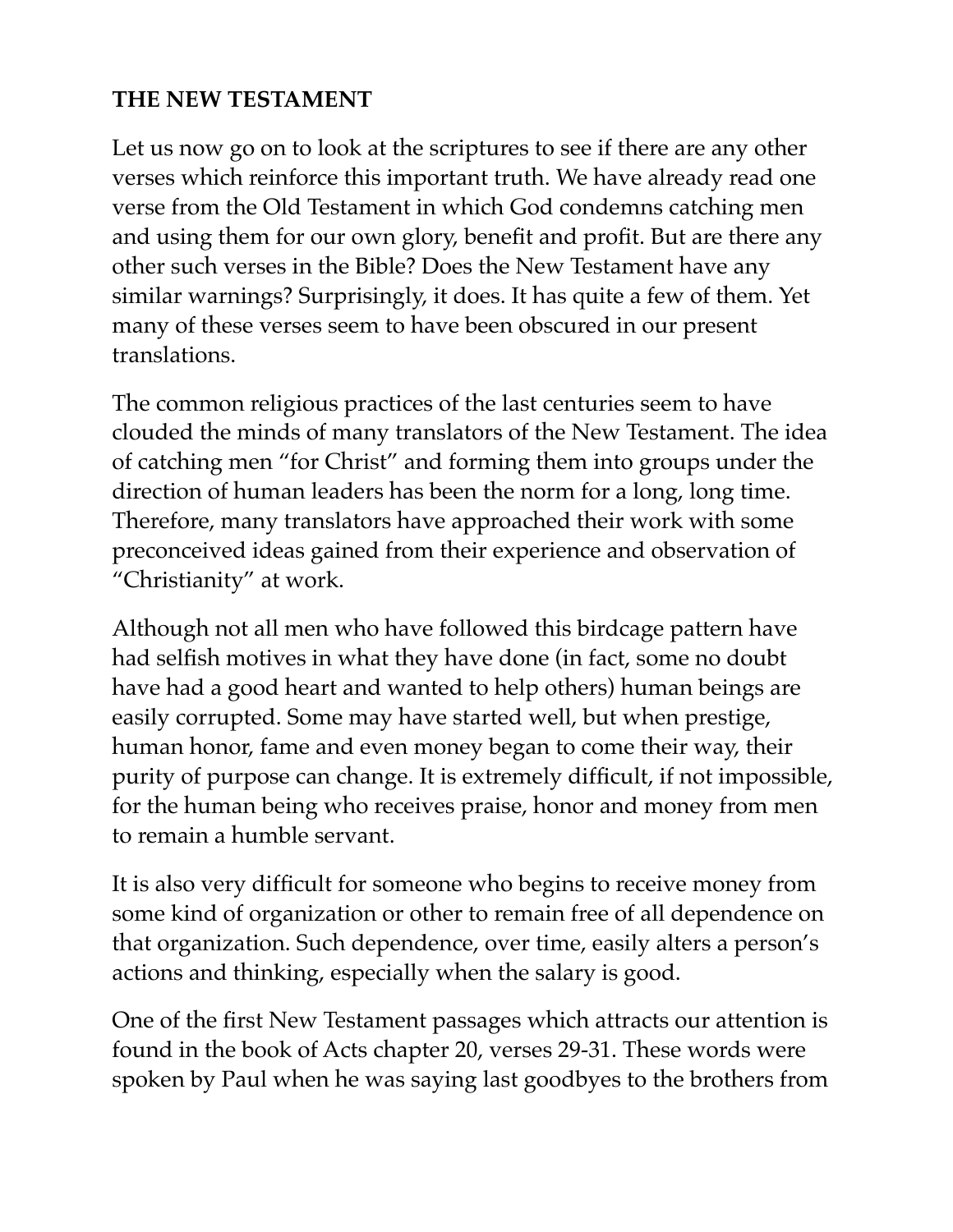Ephesus. He would never see them again and so was very concerned for their future welfare.

In this context he said: "I know that after I leave, savage wolves will come in among you and will not spare the flock. Even from your own number men will arise to distort the truth in order to draw away disciples after them[selves]. So be on your guard! Remember that for three years I never stopped warning each of you night and day with tears [about such things]" (Acts 20:29-31 NIV).

Paul considered this kind of danger very real. The peril of a human being coming into God's "group" and leading members away for himself was very concrete. It was extremely important to him that the brothers would be aware of this evil activity and studiously avoid it. You may have noticed that these "wolves" distort God's truth. No doubt this is the same as the "deceit" about which Jeremiah spoke.

Here we see that there will be some, even Christians, who will act with selfish motives. They will use the scriptures, subtly altering them to attract, catch and keep followers. They want to have some "birds" in their own cage. In fact, the more the better. They want to have their own group or "church" where they are the big man, where they are the leader who others respect and follow.

But a true servant of God never has his own ambition and selfish motives in mind. His heart is to serve God alone. His goal is to gather people into the Lord's fold, not his.

Such a person is not looking for honor (see Jn 5:41 NKJV), fame or money. He never tries to get a group of his own followers. He has no desire to impress others. He doesn't seek anything for himself. As a servant in God's house, his motives and actions are all directed toward building up his Master's kingdom and advancing His glory. His desire is that Jesus be glorified in everything and that His "group" be built up.

In Colossians chapter 2, verse 8 we find another admonition from Paul concerning this very problem. We read: "See to it that no one takes you captive [for themselves] through hollow and deceptive philosophy,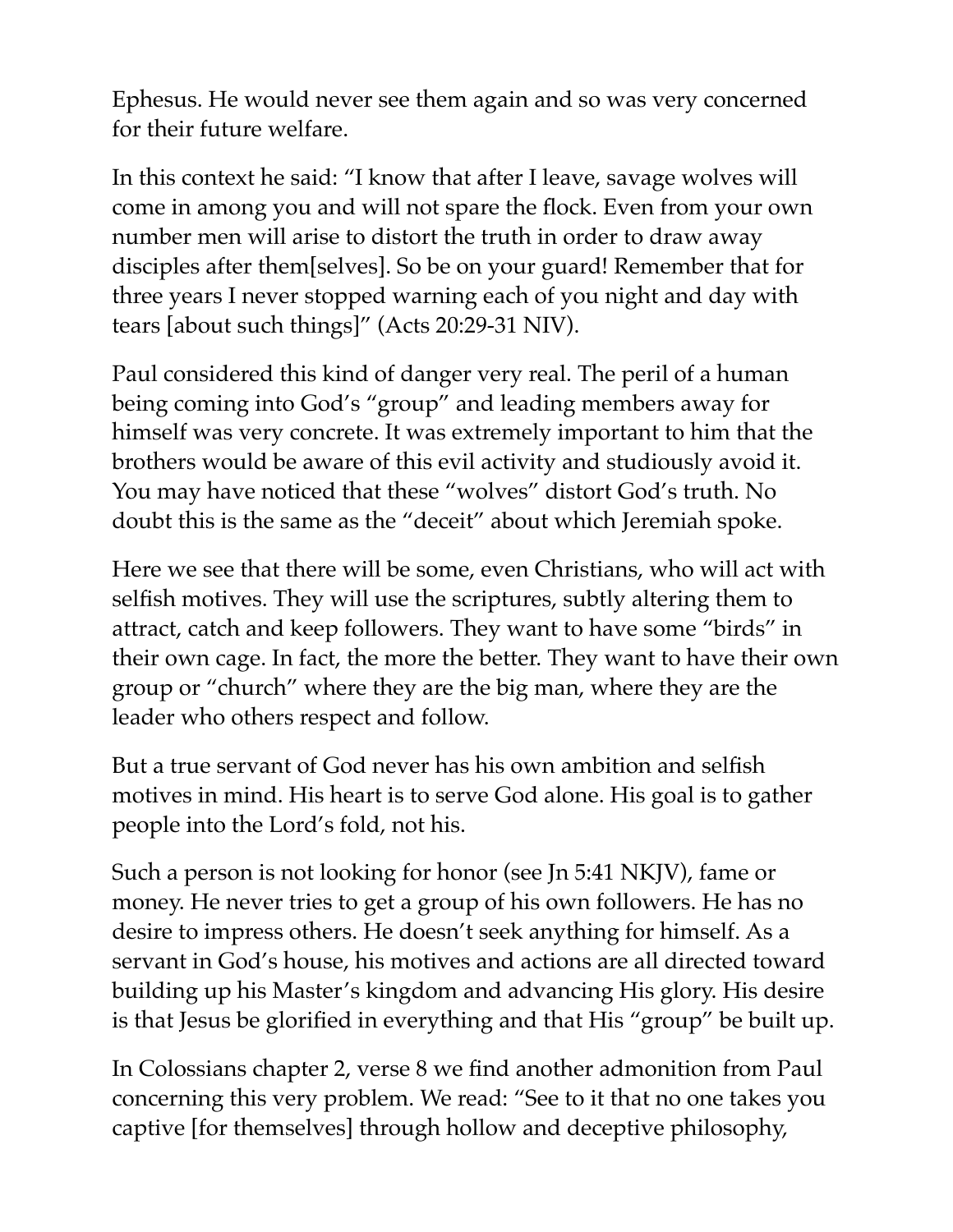which depends on human tradition and the basic principles of this world rather than on Christ" (NIV).

The Father's Life Version reads: "Be careful so that no one leads you away as plunder *for themselves* using philosophy and empty, deceptive ideas, which is the way men often operate, following the normal worldly pattern, *but* which is not the way of the Anointed One."

You see, this practice of trying to attract followers and build your own group is common. It is the "normal worldly pattern." It is "the way men often operate."

You can see it being practiced almost everywhere, in virtually every part of the world today among believers. In fact, it has now been accepted as "normal" or even as a desirable thing. But it is not the way of Jesus Christ. Don't be put in someone else's birdcage.

Once you are separated from God's group by some man or men and put into a "sub-group" of believers, you have become their "plunder" or their "captive." Now you are being used for their purposes, their glory and their profit. Of course, they try very hard to obscure and hide this fact with their words, teachings and reasonings.

They will use all their soulish mental and emotional power to persuade you that by putting yourself under their authority "you are in the right place." You will be kept "safe." But this is not the truth. Paul clearly shows us that this is just the way the world always works and always has worked. It is certainly not the way of God's kingdom.

#### **TAKING CAPTIVES**

Although many have not realized it, the New Testament is actually full of such similar warnings. For example, in 2 Peter chapter 2:1,3 we read: "But there also arose false prophets among the people, just as among you too there will be false teachers who will craftily take others captive as their own followers, bringing ruin..." "And in their greediness for money, using carefully crafted words, they will use you for their personal gain..." (FLNT).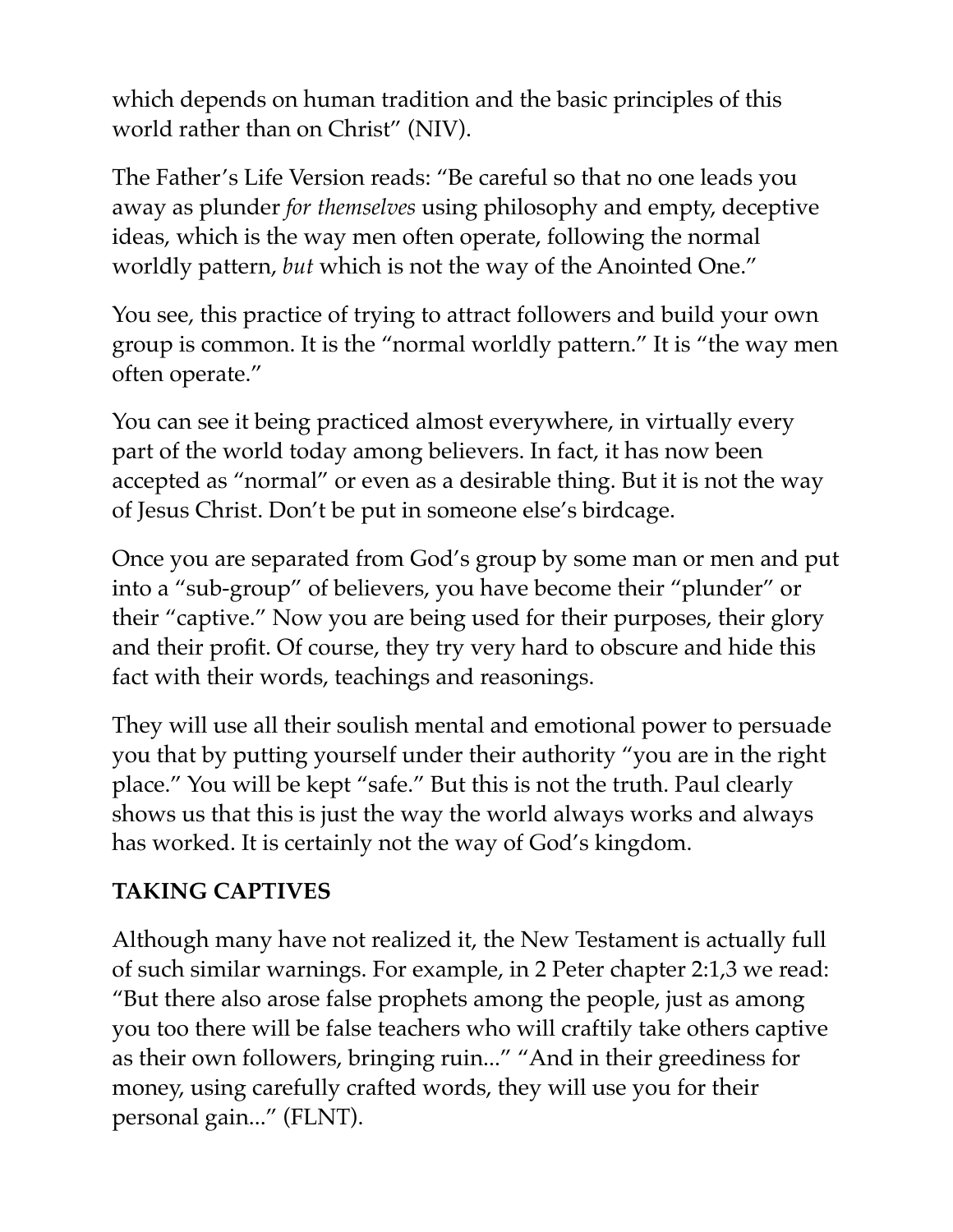This phrase "take others captive" is often translated in other versions, "introduce destructive heresies." However, the Greek word here, HAIRESIS, has a much deeper meaning than just "heresy" or "division."

Thayer, a leading authority on the meaning of ancient Greek words, as as his first definition of this word: the "act of taking, capture: e.g. storming a city."

Of course, when you take and capture men for yourself, you do create a sect, division or "heresy." But it seems that the thrust of the meaning here is not merely introducing a false doctrine or even a division into the house of God, but using a false or distorted teaching to capture people for your sect. It is the "act of taking, *or* capture."

This, according to 1 Peter 2:1, not only brings division but also "ruin." It harms those people who are so caught and caged. This practice damages people in several different ways.

When people begin to look to and depend upon another man, they inescapably turn away from looking to and depending upon Jesus. This is an unfortunate fact. It is a very serious error and results in much spiritual loss and damage for those involved. Their intimacy with God fades as their dependence on man grows.

Also, when people find themselves in someone's cage, they are isolated, to a greater or lesser extent, from the rest of the body of Christ and the ministry which they can find there. Furthermore, as clearly stated by the scriptures, these groups of caged men and women are formed through distortions of the truth. Therefore, these people who are believing and following such distortions end up in darkness and do not grow spiritually as they should.

Peter makes a strong statement concerning people who act in this way. He says: "Their judgment, even though delayed, has not been cancelled and their destruction will not be postponed" (2 Pet 2:3 FLNT).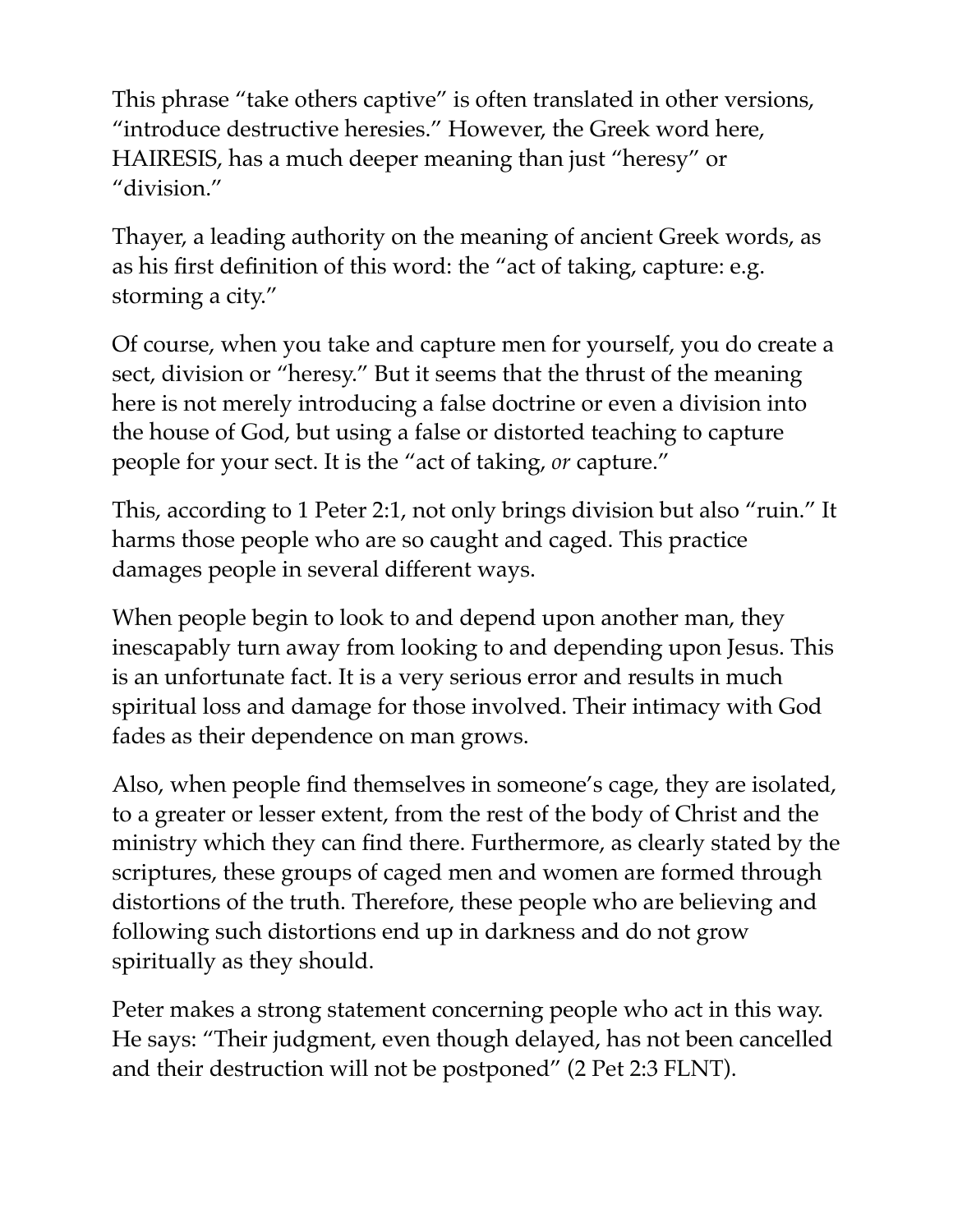Another verse which repeats this same warning is found in 2 Corinthians 4:2. There Paul says: "But we have renounced the hidden, shameful things *and* do not walk in dishonest conduct or use the word of God to snare followers..." (FLNT).

The New King James Version translates the phrase "use the word of God to snare followers" as "...handling the word of God deceitfully..." But this translation does not so clearly condemn the practice about which we have been speaking.

Could it be that many translators have been so blinded by our present church situation which is divided up into many segments, many with their own "heads" or leaders, that they failed to correctly transmit the substance of this verse?

The Greek word here is DOLOO which primarily means according to Thayer and Strong, "to ensnare." This means to catch in a trap. Only by implication does it mean "to adulterate" or "corrupt" which would lead to the translation: "handling the word of God deceitfully."

Of course we have seen that those who are trying to ensnare or capture others do use the truth deceitfully. But the point of this verse is not merely about misuse of God's truth but about *why* these individuals misuse it. They do so in order to "snare" and catch men and women for their own purposes. They do so to form and enlarge their own group of followers – to fill up their cages.

These people have other motives for what they are doing besides the glory of Christ. Such motives are often hidden from others and even from themselves since they are not beautiful. Such things as pride, ambition, competition with others, the desire for power, for fame, or for money, are often at the root of such activities.

Those who dominate others and form them into their own groups or "churches" are in search of just such fallen, fleshly things. They want to be rich. They want others to notice them. They wish to be seen and heard. They want to demonstrate powerfully and frequently their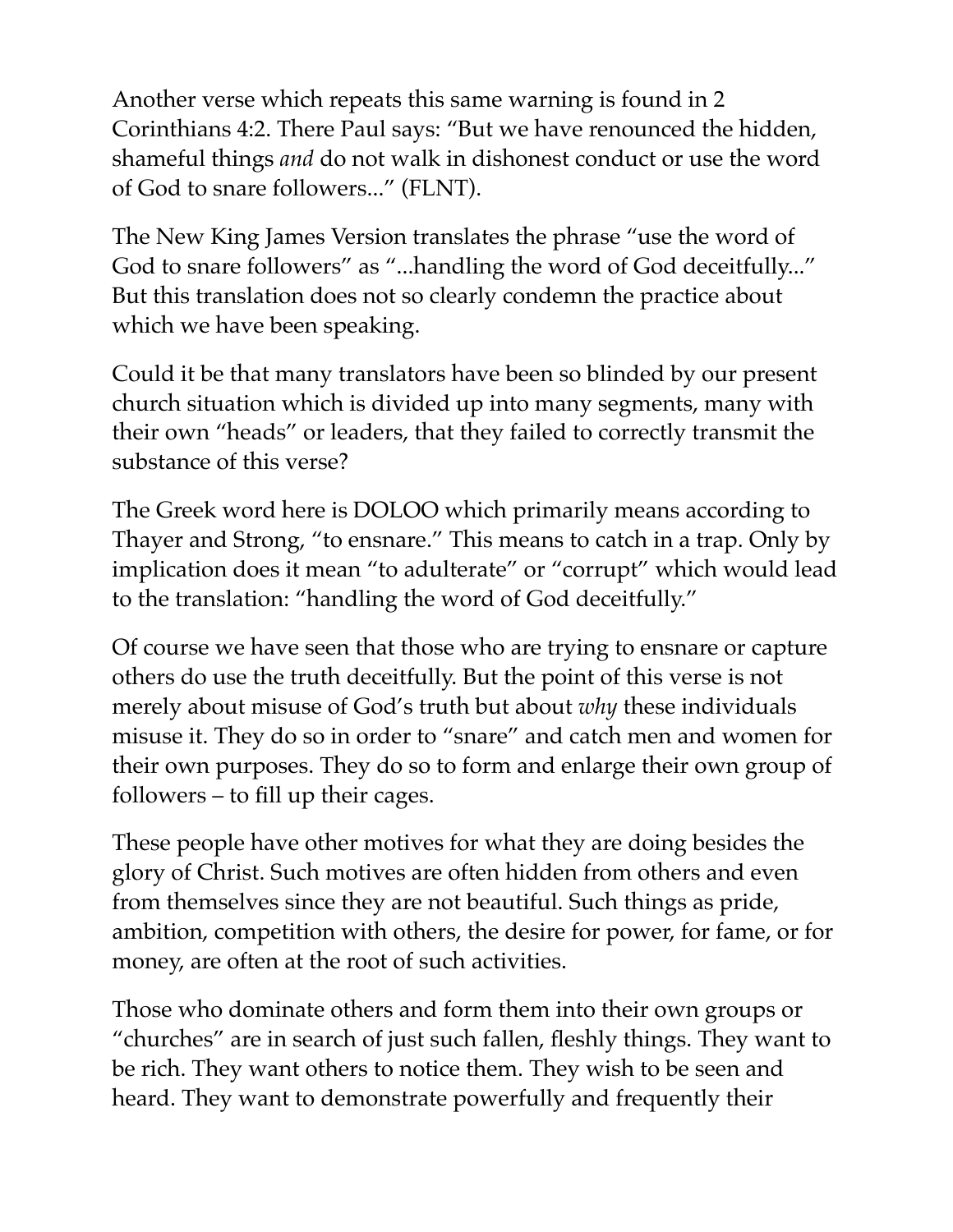personal revelation, gifts and "ministries." They are seeking to get a lot of personal benefit out of their "work for God."

## **WHO WAS THE FIRST ONE?**

Perhaps we should stop a minute and consider something here. Who was the first one to use the intelligence, "gifts," abilities, good looks, spiritual power, etc. which God had given him to attract to himself and hold a group of followers?

## 133

Of course it was Lucifer whom we now know as Satan. This fact should reveal to us the source of such activity which still goes on today.

Paul recognized such human tendencies for what they were. So he said in Romans chapter 16, verses 17,18: "Now I plead with you, brethren, be wary of those who are creating divisions and trying to trap others *for their own groups which is* contrary to the teaching you learned, and turn away from them. For such people do not serve our Lord, the Anointed One, but their own *selfish* ambitions, and through their plausible arguments and slick swords they deceive the hearts of the gullible" (FLNT).

Here Paul is again repeating this same warning. Obviously, this is something which was a common problem and danger for the believers of his day just as it is on ours.

The Greek word rendered here as: "to trap others" has been translated in other versions as "offenses" and "obstacles" which does not transmit such a clear warning. But the Greek word used here is: SKANDALON, which, according to Strong, means: "a trap-stick (bent sapling), i.e. snare." Thayer translates it in this way: "1) the movable stick or trigger of a trap, a trap stick 1a) a trap, snare."

Although this word can also mean by implication, "impediment" or "cause for error," the principal, clearest meaning is the trigger of a trap. This is exactly what Paul is trying to warn the disciples about. His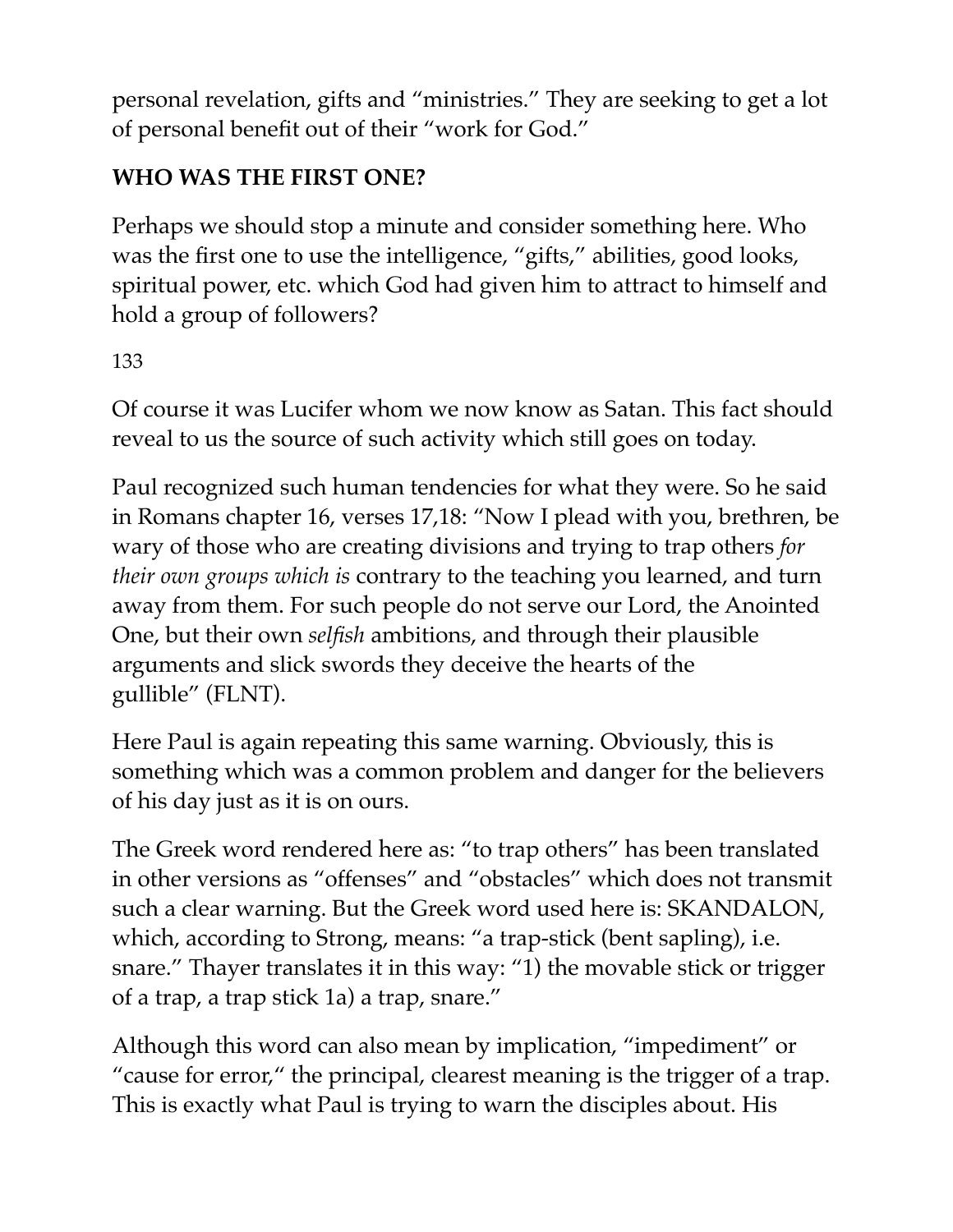concern is about ambitious people cleverly using the scriptures to trap others, persuading them to follow and cling to them.

They want to trap them for their private cages. They want to catch them for their "churches" or groups. They want more members. They want their group to grow. This is because only through this kind of "growth" can they be seen as successful and have others respect and admire them. Such a danger is so real and the negative results for believers so dangerous that Paul is actually "pleading" with the disciples to be aware of this situation and studiously avoid it.

Still another passage in which God again warns us about this evil is found in Jude, chapter 1, verse 17-19. Here we read: "But you, beloved, remember the words which have been spoken before by the sent ones of our Lord Jesus the Anointed One. They explained to you that in the last time there will be deceivers following their own ungodly, unclean sexual desires. These are those who separate off *their own groups of followers, who are being guided by the* soul and are not following the Spirit" (FLNT).

Paul repeats this warning in 2 Timothy 3:13 where he advises us: "But evil men – specifically those who bring others under their spell – will just get worse and worse, *both* deceiving others and being deceived themselves" (FLNT). Once again, the thrust of this verse is not very clearly transmitted by many versions which use words such as "impostors" in the place of "those who bring others under their spell."

The actual Greek word here, GOES, means: "one who howls out enchantments, a sorcerer, enchanter." Strong defines it as: "properly, a wizard (as muttering spells)." Although this word can mean "a deceiver" or "impostor" this meaning is only by implication and is not the principal, clearest meaning of the word.

You see, this danger is not just something from the Old Testament. It is here present with us today. There are many men and women who are using their powers to enchant others, bringing them under their spell,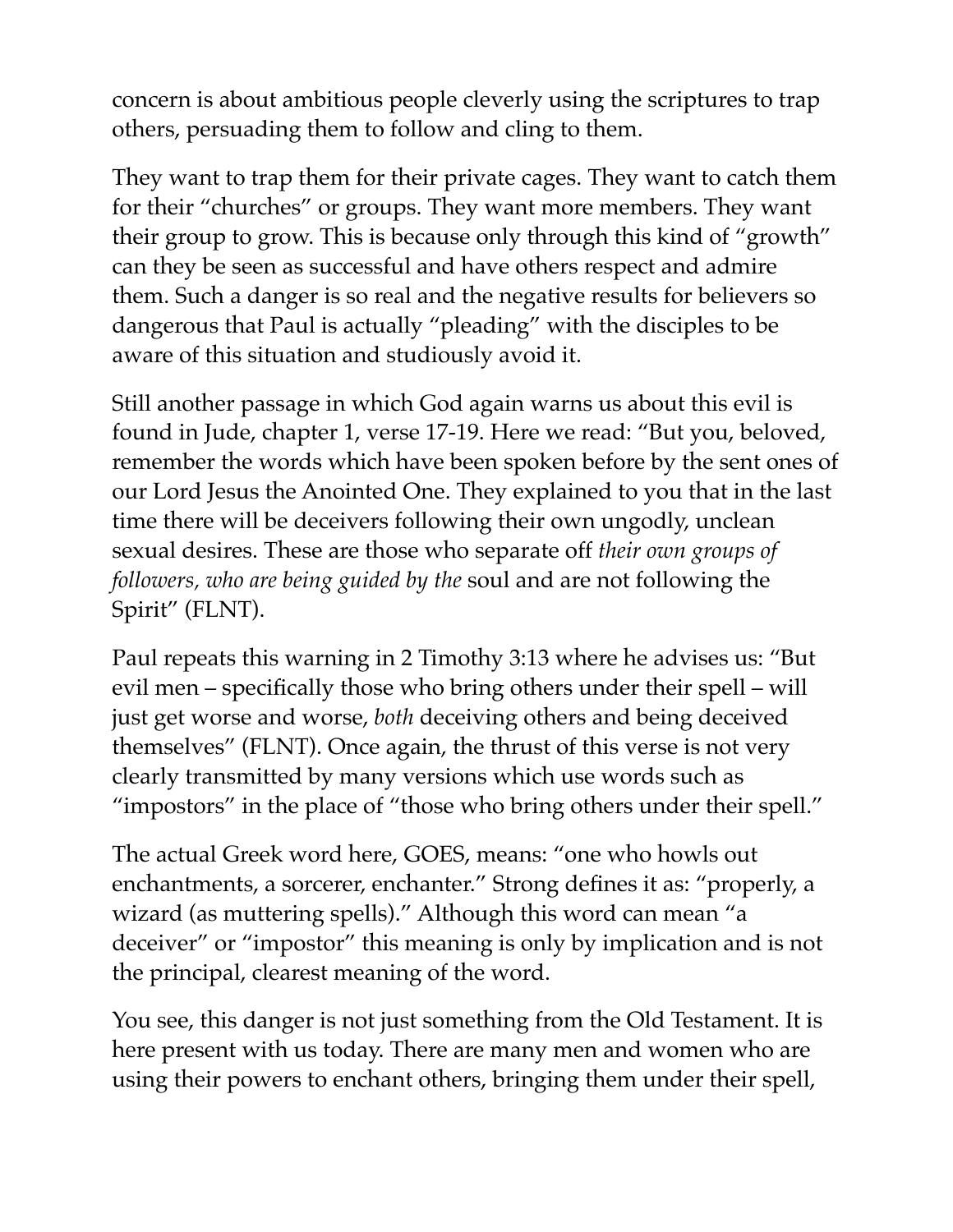and so draw them under their authority and into their own group. God calls this kind of thing "evil."

In Colossians 2:18,19 we encounter a somewhat confusing passage. The New King James Version renders it like this: "Let no one defraud you of your reward, taking delight in *false* humility and worship of angels, intruding into those things which he has not seen, vainly puffed up by his fleshly mind, and not holding fast to the Head..."

Here we have described for us what seems to be a very rare bird. It seems to be someone who is falsely humble, worships angels and has a big, puffed up imagination. In more than 40 years of following Jesus, I have run into very few of such "creatures." It seems strange that Paul would devote his writing to this kind of person.

This passage is very difficult to translate and understand. But I would like to submit another possible translation for your consideration. In The Father's Life New Testament we read: "Don't let anyone cheat you out of your reward by insisting on voluntary submission *to men* and giving reverence to *human* messengers. *Such men* emphasize things which they claim to have 'seen' without any genuine basis whatsoever and have a overinflated, fleshly idea of their own importance. When you reverence and submit to them, you are not holding securely to the Head..."

When we look at the Greek word translated in the NKJV as "humility" we find that it is a compound word composed of two other words. One of these words means "the mind or intellect" the other can be translated "deferring servilely to others."

This then could be referring to what many in today's church call "submission" to a man or group of men. Such submission is really an attitude of the mind as this compound Greek word indicates and does not often include the physical act of worship such as bowing down before someone. It means that someone assumes the attitude of being "submissive" to someone else. (By the way, the word in the NKJV "false" as in "false humility" does not appear in the Greek text.)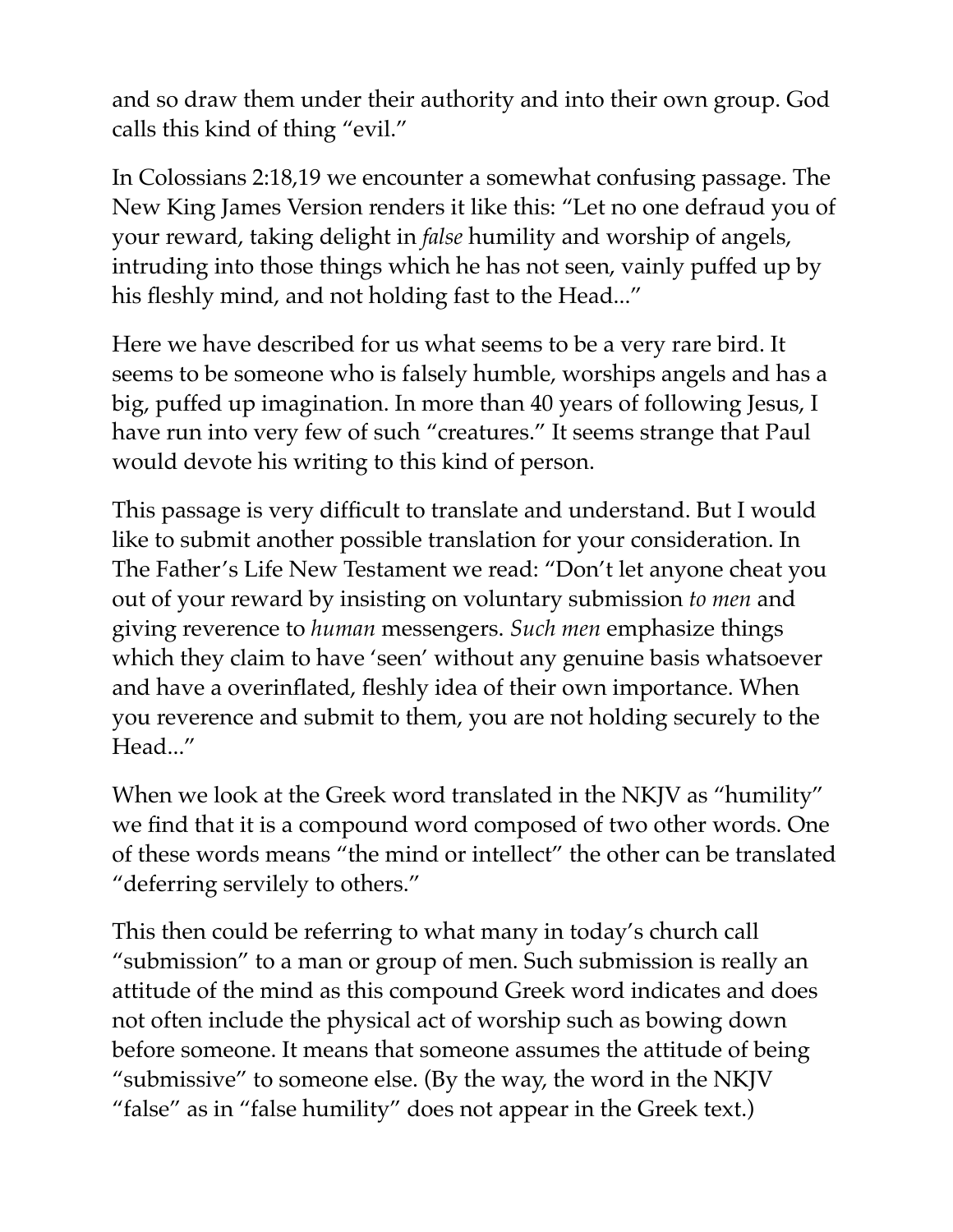In the phrase "worship of angels" we find that the Greek word "angels" means "a messenger" or "envoy." While this can refer to angels in the New Testament, there is also the possibility of it referring to men who are, or claim to be, sent by God.

Now, such a puffed up, fleshly person who claims to have revelation from God and wants you to humble yourself before or "submit to" him is not a rare bird at all. Today, God's people have a great number of such self-important people among them.

But Paul shows us here that if we "reverence" them, by submitting to them, we are running the risk of being cheated out of our reward (vs 18). When we submit ourselves to men we, at the same time, take our eyes off of Jesus. No man can ever work to transform our lives as He can. No amount of obeying man will do this work. Such obedience can only work to alter our outward behavior, but cannot change our heart. Only Jesus can do that.

Therefore, this interruption of our personal, intimate fellowship with Jesus together with complete reliance upon Him, retards our spiritual development. It curtails our transformation into His image, which only takes place as we are seeing and reflecting His glory (2 Cor 3:18).

This then will result in a diminishing of our eternal reward when He comes. Since we all have only a limited amount of time in our lives, we should use this time to gain as much of Jesus as we can and not waste it following men.

Many believers are sincere. They want to do the right thing. But many are also very innocent, sort of like sheep. Therefore, when someone who seems to be impressive comes along claiming to have a revelation from God and begins to dominate them, many are easily led off captive. They are easy to deceive and manipulate.

Paul confirms the truth of such a vulnerability of believers when he writes: "For you put up with someone if he brings you into bondage *to himself*, if he takes *your money*, if he takes advantage of you, if he exalts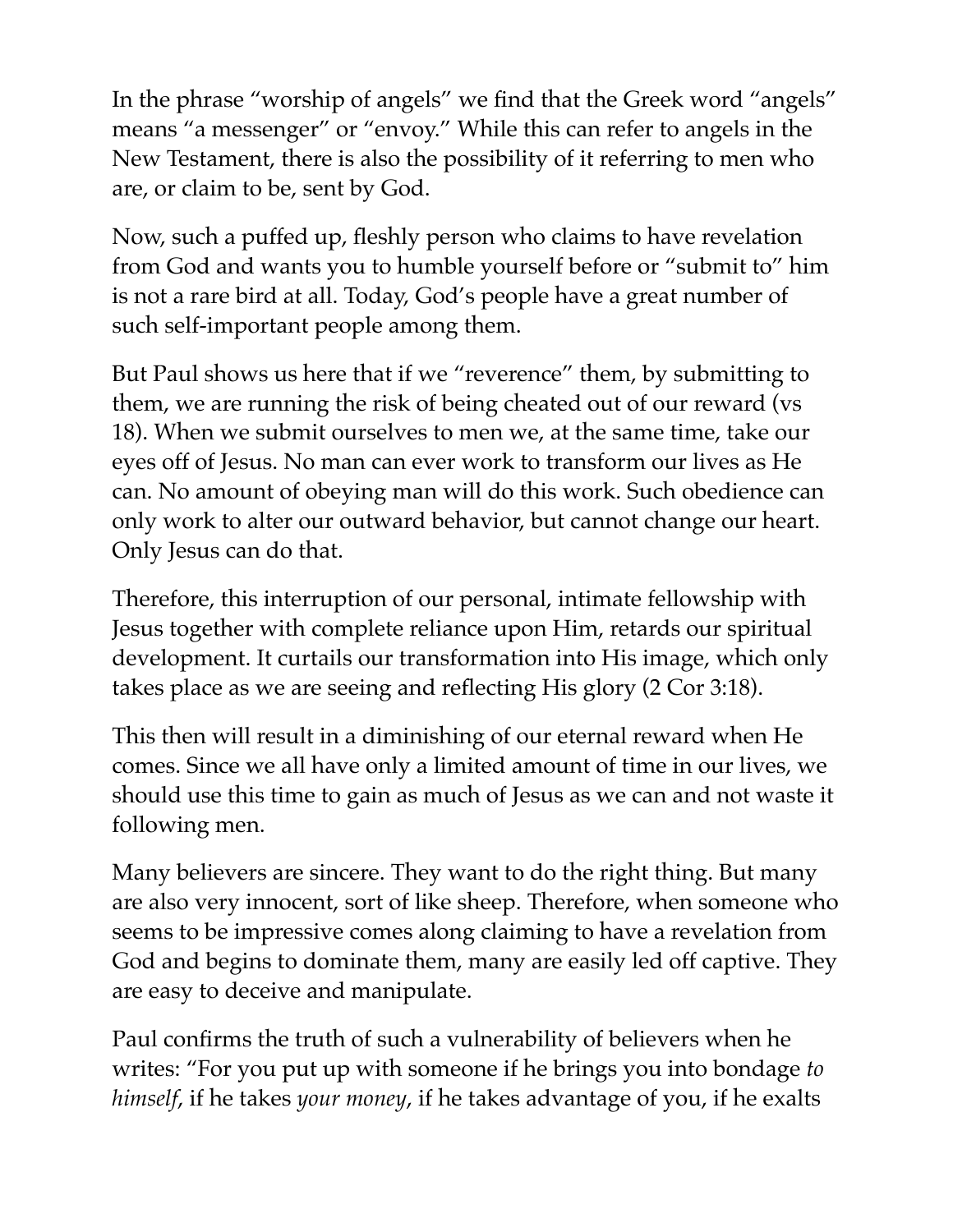himself, or *even* if he strikes you on the face! I say this in disgust..." (2 Cor 11:20,21 FLNT).

Please notice how this passage seems to repeat, in a condensed form, what all the other verses we have examined are saying. Such persons who are in search of personal fame and influence do several things. They bring God's people into bondage, take their money, take advantage of them by using their time and energies to build up their own personal kingdoms and exalt themselves. This is truly a slap in the face! Yet how many of God's children today tolerate and even advocate such things!

One of the principal deceitful arguments which men use to catch and hold others in their cages is that they are doing this for the benefit of those whom they have caught. They are being "helpful" to them.

Perhaps they are protecting them from some imagined danger of false doctrine or other error. Possibly they are instructing them in some special belief system or practice that others don't "understand" since they are not as enlightened as that particular leader. The deceitfulness of such leaders is to make the "members" believe that it is they themselves who are being benefitted instead of the leader(s) of the group.

Yet Jesus taught us: "The kings of the Gentiles have dominion over them and those exercising authority over them are called 'Benefactors.' But you may not do so! Instead, he who is 'great' among you, let him become as a newborn child and he who is an outstanding example in the spiritual life, let him be as a servant" (Lk 22:25,26 FLNT).

You see, those who are claiming to be leaders say that they are "benefactors" or, in other words, doing something beneficial for the people under their control. But this has been prohibited by Jesus. For one believer to have dominion – any kind of dominion – over another believer has been strictly prohibited by our Lord.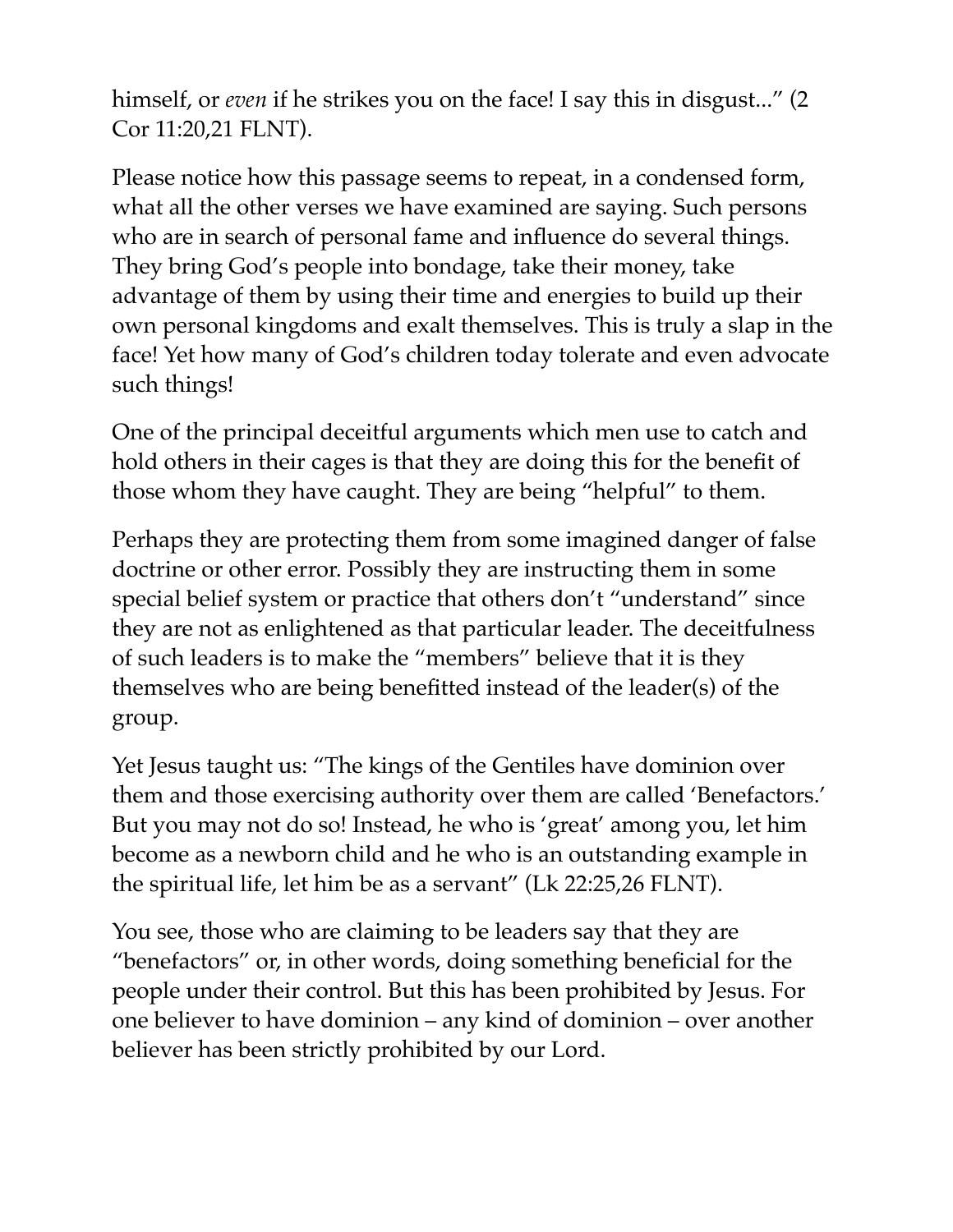He is to be the one and only Leader. He is our true Master, Head and King. Anyone else who rises up to dominate a smaller group of believers is entering into competition with Jesus Himself.

This is a work which God labels as "evil." It divides His body. This kind of human domination stifles the intimacy with Jesus of believers and so retards their spiritual development. Jesus is both able and willing to lead all of His people.

Interestingly, John in his epistles warns us constantly of something he calls "antichrist." This word is composed of two Greek words "ANTI" and "CHRISTOS." Of course CHRISTOS means "the Anointed One" or Christ.

In English the word "anti" principally means "against," so we would normally think of an antichrist as someone who is against Christ. But in ancient Greek, the word "anti" has another prominent and important meaning. It means "instead of," "substitution for" or "in the place of."

This then would mean that anyone who is taking the place of or substituting for Christ in the lives of believers must be considered an antichrist. This definition fits well with the activities which we have been investigating.

#### **MONEY**

It is true that in many places in the scriptures we are admonished to financially support those who are doing the work of God. Yet this is very different from financing those who are doing their own work but using God's name. There are many who are using the scriptures along with their personal gifts, charisma, etc. to support themselves and even get rich. Sadly, today there are leaders of groups of believers who are not only practicing this error, but advocating it as if it were something from God.

Yet the example of the Bible is something entirely different. Paul explains his actions like this: "For we are not like so many others, turning the word of God into a money-making business. But instead,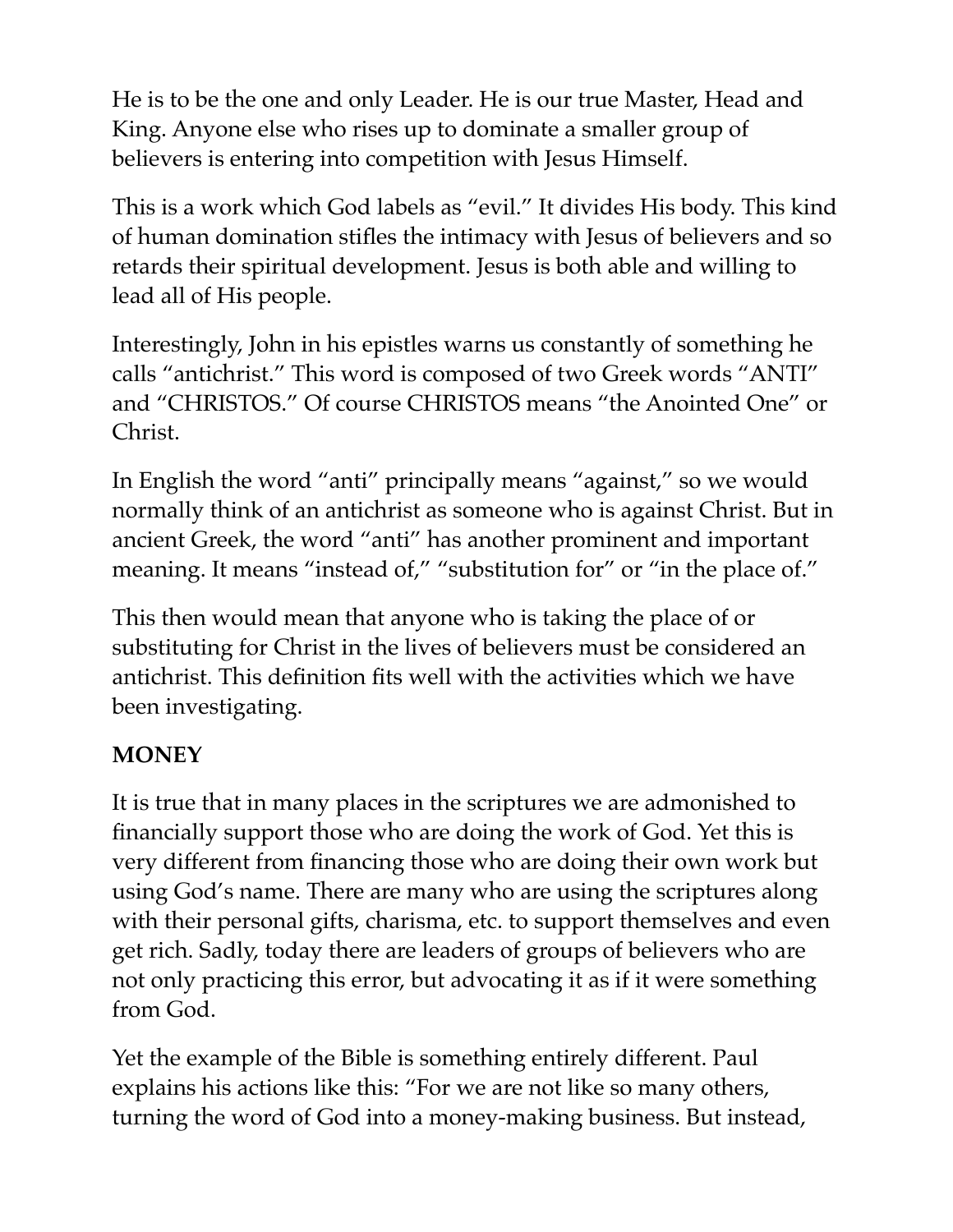having no ulterior motives, we speak from God in the Anointed One – *God himself* being our witness" (2 Cor 2:17 FLNT).

Thayer defines the Greek word KAPELEUO, which here is rendered "a money-making business," as: 1) to be a retailer, to peddle to make money by selling anything; 2a) to get sordid gain by dealing in anything, to do a thing for base gain.

But Paul had another attitude. His "ministry" was not for himself, but was used to serve others. His support did not come from his manipulation of others, but from God. He did not look to men for his financial needs, but to the Lord Jesus alone.

He was careful to do everything honestly and from a pure heart, being completely transparent before men and God Himself. He was not looking to become rich or famous, but only to please his Master.

In fact, Paul had a very stern, negative attitude towards those who tried to use the good news as a means of support. In 2 Corinthians chapter 11 he explains why he did not take money from the Corinthians while he was there among them. He says he "...proclaimed the good news of God to [them] free of charge" (vs 7). He explains that "In everything I kept myself from being a *financial* burden to you..." (vs 9).

And why did he do this? Why did he act in this way? He did it to expose and stop those who who were abusing others financially, pretending to be "servants of God" while feathering their own nest with the believer's money. These were men who were using God's work to enrich themselves.

In 2 Corinthians 11, verses 12-15 we read: "But what I do, I will continue to do, so that I may cut off the opportunity of those whose purpose is to get resources {raise money} *for their "ministries*," boasting that they are supported in the same way we are. For such men [those who seek money from men] are false sent ones who work deceitfully, transforming themselves into sent ones of the Anointed One. And it is no wonder, for even Satan transforms himself into an angel of light. It is no great thing, therefore, if his servants also transform themselves into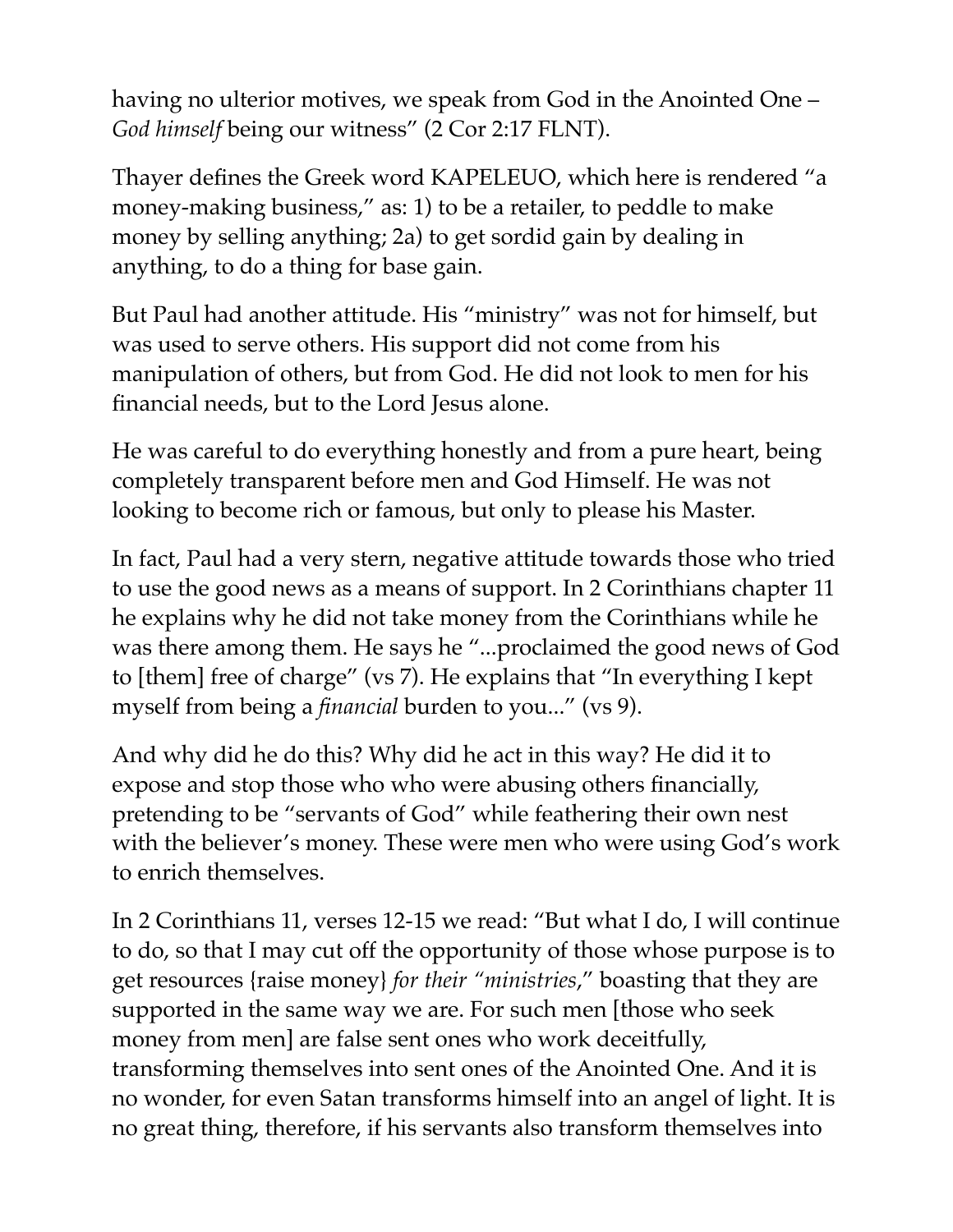'ministers of righteousness' whose end will be according to their works" (FLNT).

The Greek word translated above "whose purpose is to get resources {raise money}" is APHORME which, according to Thayer can be translated "the resources we avail ourselves of in attempting or performing anything." The phrase: "that they are supported" is from the word HEURISKO which can mean, according to Thayer, "to acquire, get, obtain, procure."

The Father's Life Version has a footnote about this passage which I will include here: "It is true that believers are taught to financially support those who do God's work. However, such workers must NEVER look to men for their needs but only to God. If and when such men begin to urge, pressure, and beg other men to support them, they have left the will of God. They have begun to walk in the flesh using earthly techniques.

"When God sends someone, he supplies all their needs from his abundant riches. When men send themselves to 'work for God,' being led by their own pride, ambition, etc., then they must manipulate others for their support. Paul's assessment of such 'workers' is very harsh yet true. Such fleshly, human efforts are, at their roots, Satanic."

So we see that every believer is faced with certain traps. He or she is in danger of being caught by some leader or other and put in their personal group. They are in danger of being used by unscrupulous leaders who gain fame, status and wealth from the "birds" in their cages.

However, our Lord has already warned us about this peril. He has given us many scriptures to help us avoid such a consequence. We will all do well to obey Him.

The purpose of this writing is not to discourage Christians from reaching out to others and then trying to help them grow up into Christ. We should all be involved daily in this work. Yet our job is to make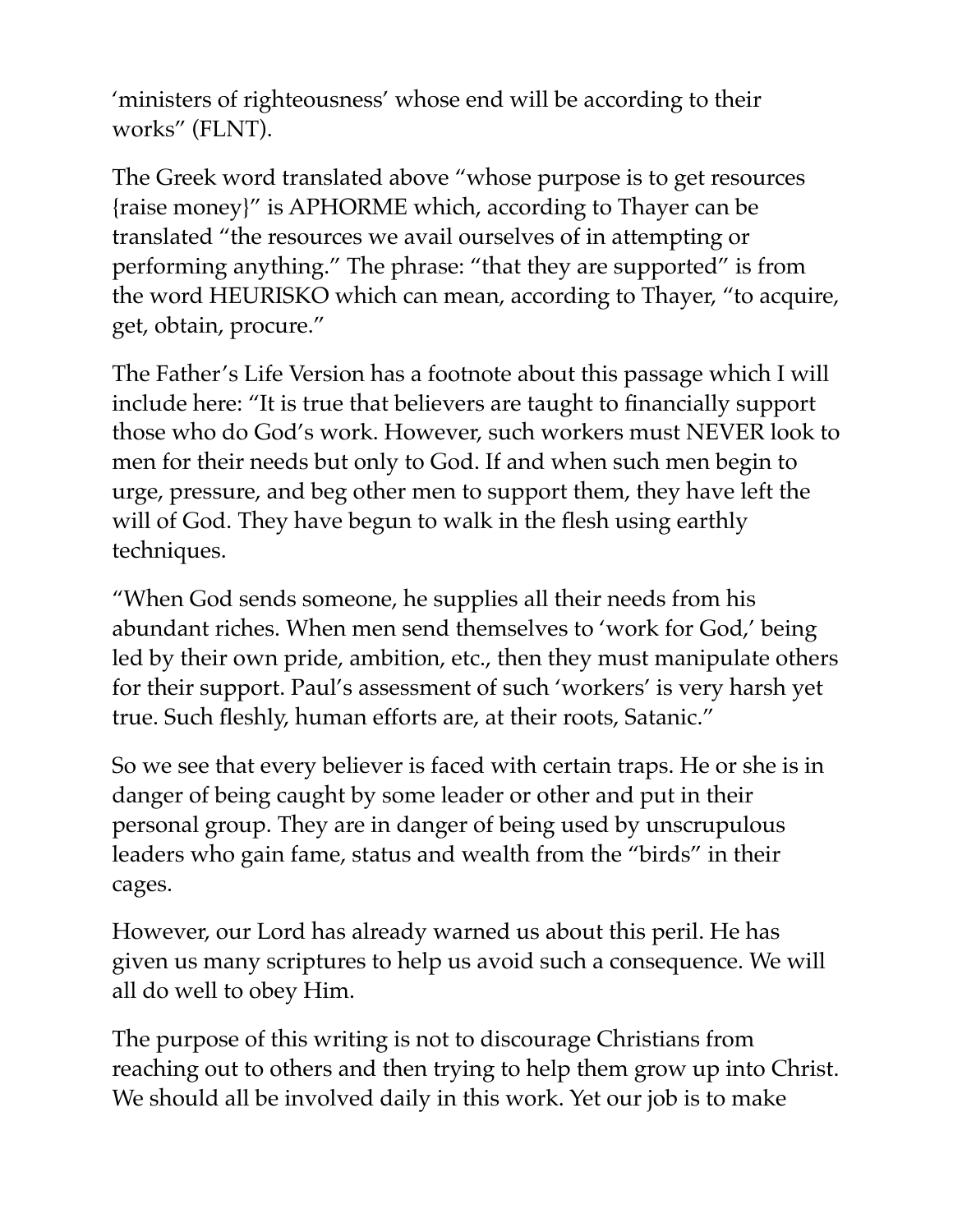disciples for Christ, not for ourselves or our "church group." Our gifts and ministries should be dedicated to serving others and not ourselves.

Our financial supply and, in fact, all our supply must come from heaven and not from men. We must learn to rely on God and Him alone.

It is important for all of us to walk in the light. We should understand what we are doing and why we are doing it. We should be careful to do our work for God in His way so that our works will pass all future tests. We must also be aware of what others are doing and be able to discern if what they are doing is purely for God or involves some selfish motives. This is a topic of which it is important for all Christians to be aware.

*Other books by this same author:* 

# **THY KINGDOM COME**

#### **LET MY PEOPLE GO!**

## **GENUINE SPIRITUAL AUTHORITY**

## **BABYLON**

# **ANTICHRIST**

## **SIGNS OF THE END**

## **REPENTANCE UNTO LIFE**

#### **SEEDS**

**FROM GLORY TO GLORY** 

## **THE HIDDEN GOSPEL**